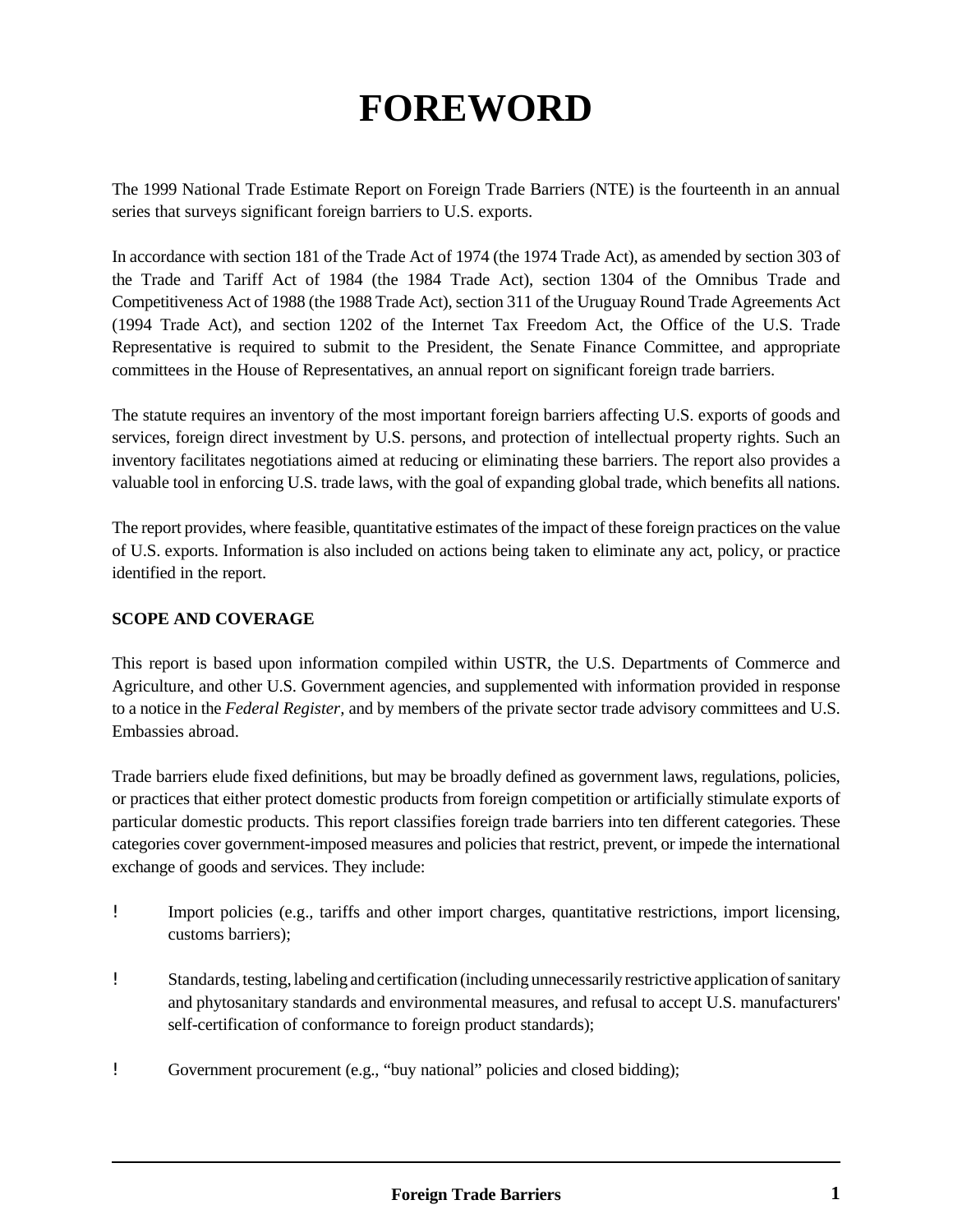- ! Export subsidies (e.g., export financing on preferential terms and agricultural export subsidies that displace U.S. exports in third country markets);
- ! Lack of intellectual property protection (e.g., inadequate patent, copyright, and trademark regimes);
- ! Services barriers (e.g., limits on the range of financial services offered by foreign financial institutions,<sup>1</sup> regulation of international data flows, and restrictions on the use of foreign data processing);
- ! Investment barriers (e.g., limitations on foreign equity participation and on access to foreign government-funded research and development (R&D) programs, local content and export performance requirements, and restrictions on transferring earnings and capital);
- ! Anticompetitive practices with trade effects tolerated by foreign governments (including anticompetitive activities of both state-owned and private firms that apply to services or to goods and that restrict the sale of U.S. products to any firm, not just to foreign firms that perpetuate the practices);
- ! Trade restrictions affecting electronic commerce (e.g., tariff and nontariff measures, burdensome and discriminatory regulations and standards, and discriminatory taxation); and
- **!** Other barriers (barriers that encompass more than one category, e.g., bribery and corruption,<sup>2</sup> or that affect a single sector).

The NTE report covers significant barriers, whether they are consistent or inconsistent with international trading rules. Many barriers to U.S. exports are consistent with existing international trade agreements. Tariffs, for example, are an accepted method of protection under the General Agreement on Tariffs and Trade (GATT). Even a very high tariff does not violate international rules unless a country has made a "bound" commitment not to exceed a specified rate. On the other hand, where measures are not consistent with international rules, they are actionable under U.S. trade law and through the World Trade Organization (WTO).

This report discusses the largest export markets for the United States, including: 49 nations, the European Union, Taiwan, Hong Kong and two regional bodies. Some countries were excluded from this report due primarily to the relatively small size of their markets or the absence of major trade complaints from representatives of U.S. goods and services sectors. However, the omission of particular countries and barriers does not imply that they are not of concern to the United States.

In prior reports, most non-market economies also were excluded, since the trade barriers in those countries were qualitatively different from those found in other economies. However, as the economies of the republics of the former Soviet Union and most economies of the countries of Central Europe evolve away from central planning toward a market orientation, some of them have changed sufficiently to warrant an examination of their trade regimes. Where such examination has revealed trade barriers, those barriers have been included in this report.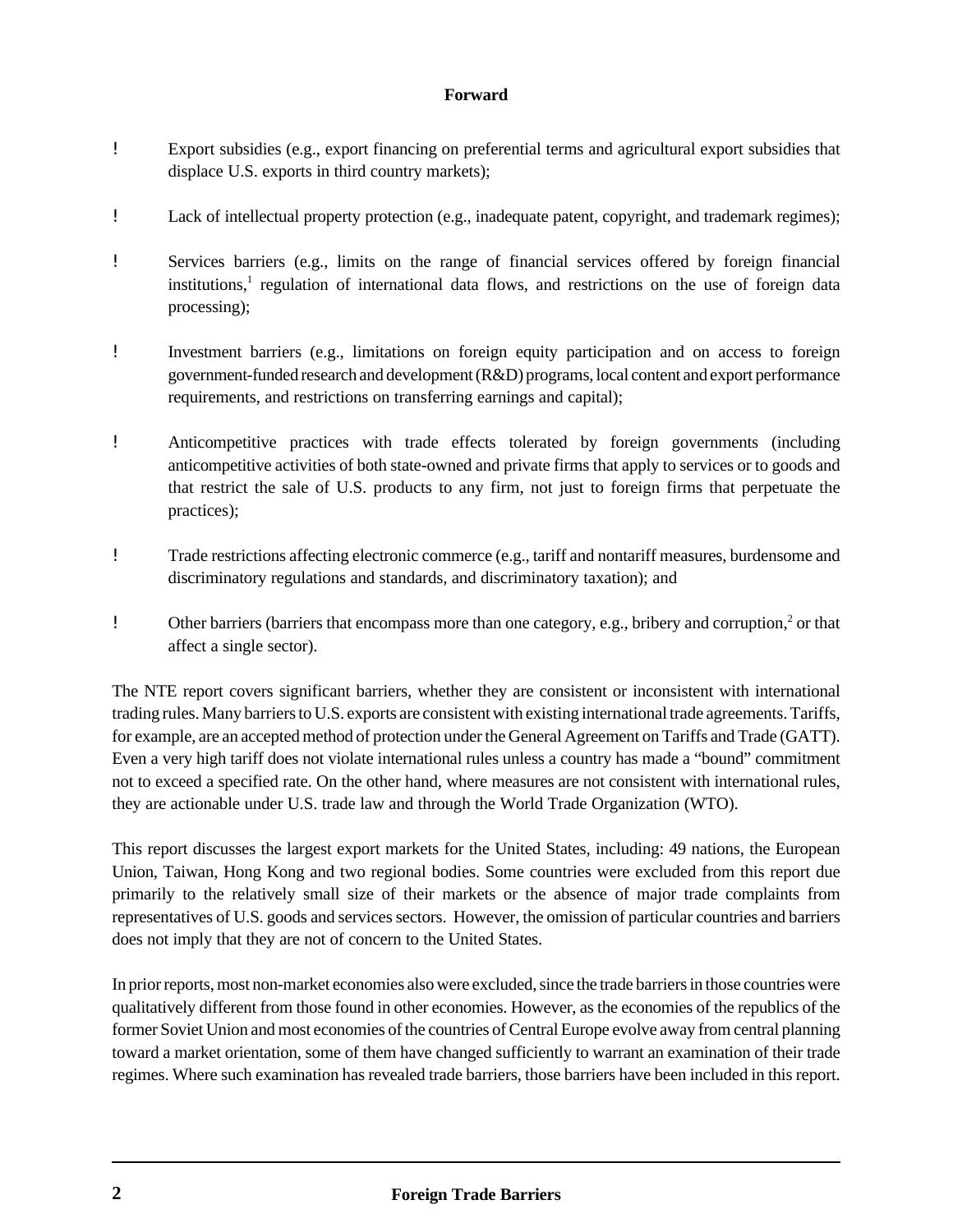The merchandise trade data contained in the NTE report are based on total U.S. exports, free alongside  $(f.a.s.)^3$ value, and general U.S. imports, customs value (defined in Section 402, Tariff Act of 1930, 19 U.S.C. 1401a), as reported by the Bureau of the Census, Department of Commerce. (NOTE: These data are ranked according to size of export market in the Appendix.) The direct investment data are from the September 1998 issue of the Survey of Current Business and unpublished data from the Bureau of Economic Analysis, Department of Commerce.

# **TRADE IMPACT ESTIMATES AND FOREIGN BARRIERS**

Wherever possible, this report presents estimates of the impact on U.S. exports of specific foreign trade barriers or other trade distorting practices. However, it must be understood that these estimates are only approximations. Also, where consultations related to specific foreign practices were proceeding at the time this report was published, estimates were excluded, in order to avoid prejudice to those consultations.

The estimates included in this report constitute an attempt to assess quantitatively the potential effect of removing certain foreign trade barriers on particular U.S. exports. However, the estimates cannot be used to determine the total effect upon U.S. exports to either the country in which a barrier has been identified or to the world in general. In other words, the estimates contained in this report cannot be aggregated in order to derive a total estimate of gain in U.S. exports to a given country or the world.

Trade barriers or other trade distorting practices affect U.S. exports to another country because these measures effectively impose costs on such exports that are not imposed on goods produced domestically in the importing country. In theory, estimating the impact of a foreign trade measure upon U.S. exports of goods requires knowledge of the (extra) cost the measure imposes upon them, as well as knowledge of market conditions in the United States, in the country imposing the measure, and in third countries. In practice, such information often is not available.

Where sufficient data exist, an approximate impact of tariffs upon U.S. exports can be derived by obtaining estimates of supply and demand price elasticities in the importing country and in the United States. Typically, the U.S. share of imports is assumed to be constant. When no calculated price elasticities are available, reasonable postulated values are used. The resulting estimate of lost U.S. exports is approximate, depends upon the assumed elasticities, and does not necessarily reflect changes in trade patterns with third countries. Similar procedures are followed to estimate the impact upon our exports of subsidies that displace U.S. exports in third country markets.

The task of estimating the impact of nontariff measures on U.S. exports is far more difficult, since there is no readily available estimate of the additional cost these restrictions impose upon imports. Quantitative restrictions or import licenses limit (or discourage) imports and thus raise domestic prices, much as a tariff does. However, without detailed information on price differences between countries and on relevant supply and demand conditions, it is difficult to derive the estimated effects of these measures upon U.S. exports. Similarly, it is difficult to quantify the impact upon U.S. exports (or commerce) of other foreign practices such as government procurement policies, nontransparent standards, or inadequate intellectual property rights protection.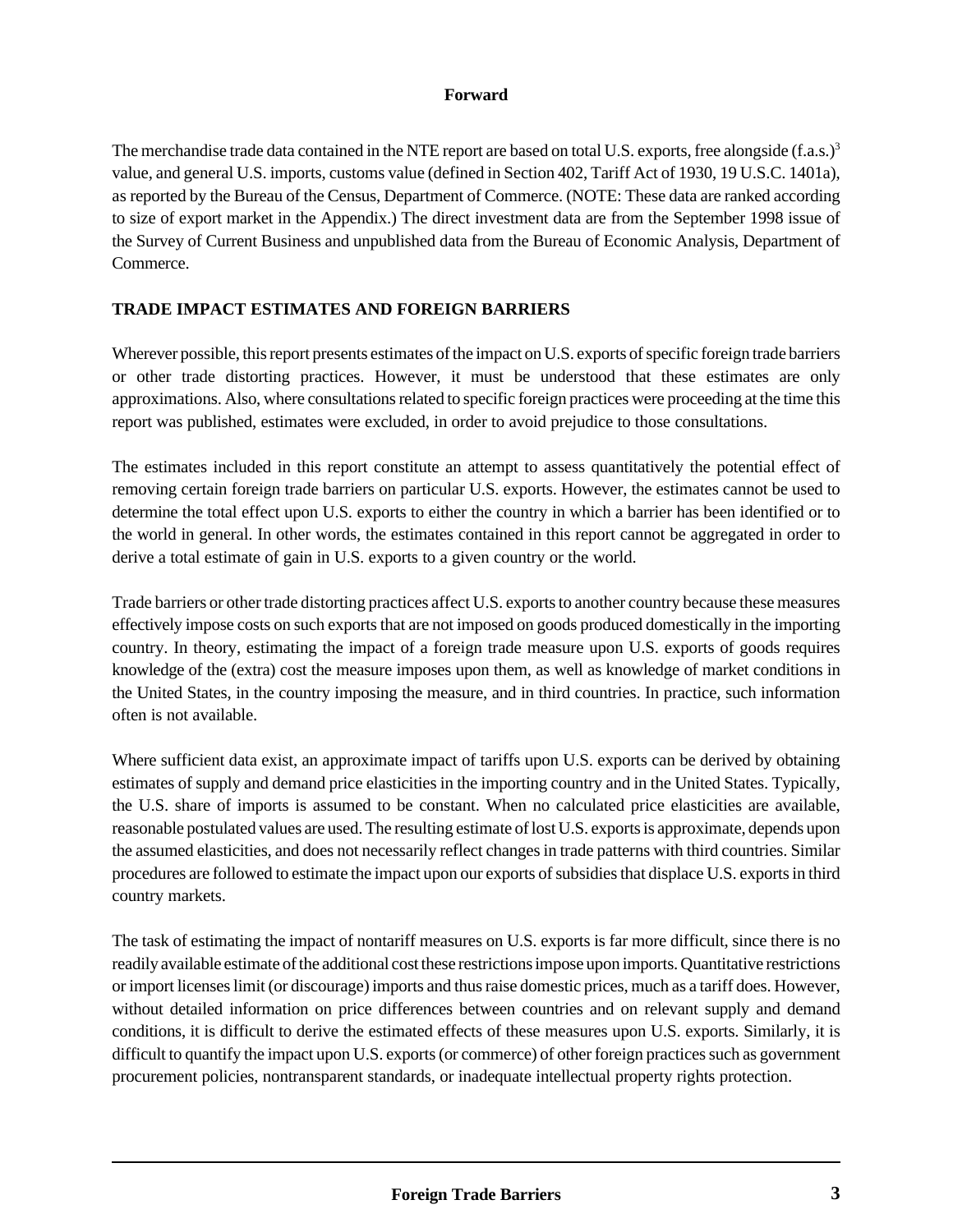In some cases, particular U.S. exports are restricted by both foreign tariff and nontariff barriers. For the reasons stated above, it may be difficult to estimate the impact of such nontariff barriers on U.S. exports. When the value of actual U.S. exports is reduced to an unknown extent by one or more than one nontariff measure, it then becomes derivatively difficult to estimate the effect of even the overlapping tariff barriers on U.S. exports.

The same limitations that affect the ability to estimate the impact of foreign barriers upon U.S. goods exports apply to U.S. services exports. Furthermore, the trade data on services exports are extremely limited and of questionable reliability. For these reasons, estimates of the impact of foreign barriers on trade in services also are difficult to compute.

With respect to investment barriers, there are no accepted techniques for estimating the impact of such barriers on U.S. investment flows. For this reason, no such estimates are given in this report. The NTE report includes generic government regulations and practices which are not product-specific. These are among the most difficult types of foreign practices for which to estimate trade effects.

In the context of trade actions brought under U.S. law, estimations of the impact of foreign practices on U.S. commerce are substantially more feasible. Trade actions under U.S. law are generally product-specific and therefore more tractable for estimating trade effects. In addition, the process used when a specific trade action is brought will frequently make available non-U.S. Government data (U.S. company or foreign sources) otherwise not available in the preparation of a broad survey such as this report.

In some cases, industry valuations estimating the financial effects of barriers are contained in the report. The methods computing these valuations are sometimes uncertain. Hence, their inclusion in the NTE report should not be construed as a U.S. Government endorsement of the estimates they reflect.

March 31, 1999

#### **Endnotes**

1. The current NTE report covers only those financial services-related market access issues brought to the attention of USTR by outside sources. For the reader interested in a more comprehensive discussion of financial services barriers, the Treasury Department publishes quadrennially (most recently in 1998) the National Treatment Study. Prepared in collaboration with the Secretary of State, the Office of the Comptroller of the Currency, the Federal Reserve Board, the Federal Deposit Insurance Corporation, the Securities and Exchange Commission, and the Department of Commerce, the Study analyzes in detail treatment of U.S. commercial banks and securities firms in foreign markets. It is intended as an authoritative reference for assessing financial services regimes abroad.

2. Corruption takes many forms, and can affect trade in many different ways. In many countries, it affects customs practices and decisions on the award of government procurement contracts. If left unchecked, bribery and corruption can negate market access gained through trade negotiations, undermine the foundations of the international trading system, and frustrate broader reforms and economic stabilization programs. U.S. firms also report that demands for bribes or "facilitation fees" from foreign customs officials can be an every-day element of the customs importation process.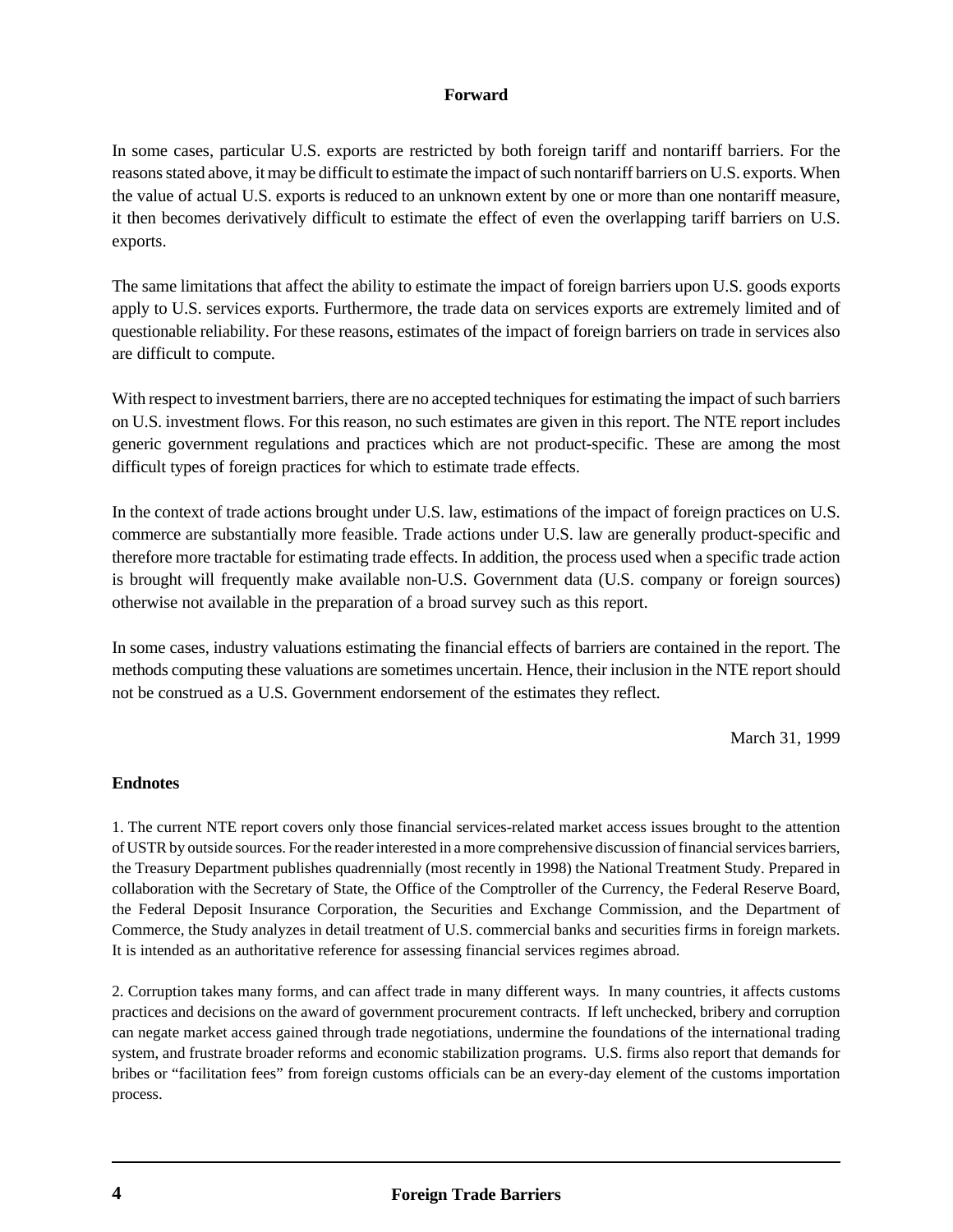Information on specific problems associated with bribery and corruption is difficult to obtain, particularly since perpetrators go to great lengths to conceal their activities. Nevertheless, a consistent complaint from U.S. firms is that they have experienced situations that suggest corruption has played a role in the award of foreign contracts. This is particularly true in large infrastructure projects.

Since the United States enacted the Foreign Corrupt Practices Act (FCPA) in 1977, U.S. companies have been prohibited from bribing foreign public officials. The result has been that foreign firms in international business transactions have enjoyed a competitive advantage, particularly in the developing world.

The United States Government has been well aware of the discrepancy between U.S. law and that of its competitors, and has taken a leading role in addressing bribery and corruption in international business transactions with its trading partners at the Organization for Economic Cooperation and Development (OECD). With the strong urging of the United States, at the 1996 OECD Ministerial meeting, Ministers committed to take steps to eliminate the tax deductibility in their countries of bribes to foreign public officials, to criminalize bribery, and to examine methods to accomplish those objectives. In May 1997, OECD member countries agreed to criminalize bribery and complete negotiations on an international convention by the end of the year. This goal was achieved in November 1997, when negotiators from thirty-four countries (the twenty-nine OECD member states and five other nations (Argentina, Brazil, Bulgaria, Chile and the Slovak Republic)) adopted a Convention on Combating Bribery of Foreign Public Officials in International Business Transactions. The Convention was signed by representatives of thirty-three participating countries on December 17, 1997 in Paris. By the end of 1998, Canada, Finland, Hungary, Iceland, Japan, Germany, the United Kingdom and the United States had ratified it. The Convention entered into force on February 15, 1999, on the basis of the requirement that five of the ten largest OECD members ratify the Convention in order for it to enter into force.

In March 1996, countries in the Western Hemisphere concluded negotiation of the Inter-American Convention Against Corruption. This Convention, a direct result of the Summit of the Americas Plan of Action, requires that parties criminalize bribery throughout the region, and describes criminalization using language modeled on the FCPA. The Convention entered into force in March 1997 for those countries which have ratified the Convention. The United States is taking steps towards ratification of the Convention. Meanwhile, the Organization of American States is working on a set of model laws that ratifying countries can use to implement the Convention.

To complement efforts in these fora, the United States has pressed the World Trade Organization (WTO) to take up work in related areas. Because corruption in trade transactions often has its genesis in the absence of a rules-based customs environment, the United States has provided leadership at the WTO in several areas to address some of the problems associated with bribery and corruption in the customs area. A Working Party has been working the past two years on developing several immediate actions to be undertaken by Members to strengthen the operation of the Agreement on Preshipment Inspection. The United States has also been leading an ongoing initiative to ensure full and timely implementation of the WTO Agreement on Customs Valuation. Finally, as part of the follow-up to the 1996 WTO Ministerial decision to undertake exploratory and analytical work on the simplification of trade and customs procedures, the United States has identified the matter of customs integrity as a priority item.

In addition, at the 1996 WTO Ministerial Conference in Singapore, the United States succeeded in securing agreement to initiate work on transparency in government procurement in the WTO. Accordingly, the WTO Working Group on Transparency in Government Procurement was established and held its first meetings in 1997. The Working Group has made significant progress on its mandate, which calls for conducting a study on transparency in government procurement and developing elements for inclusion in a multilateral agreement. The United States views a WTO agreement on transparency in government procurement as an important complement to its efforts to combat corruption relating to government procurement worldwide and believes that the agreement should address fundamental aspects of transparency, including: